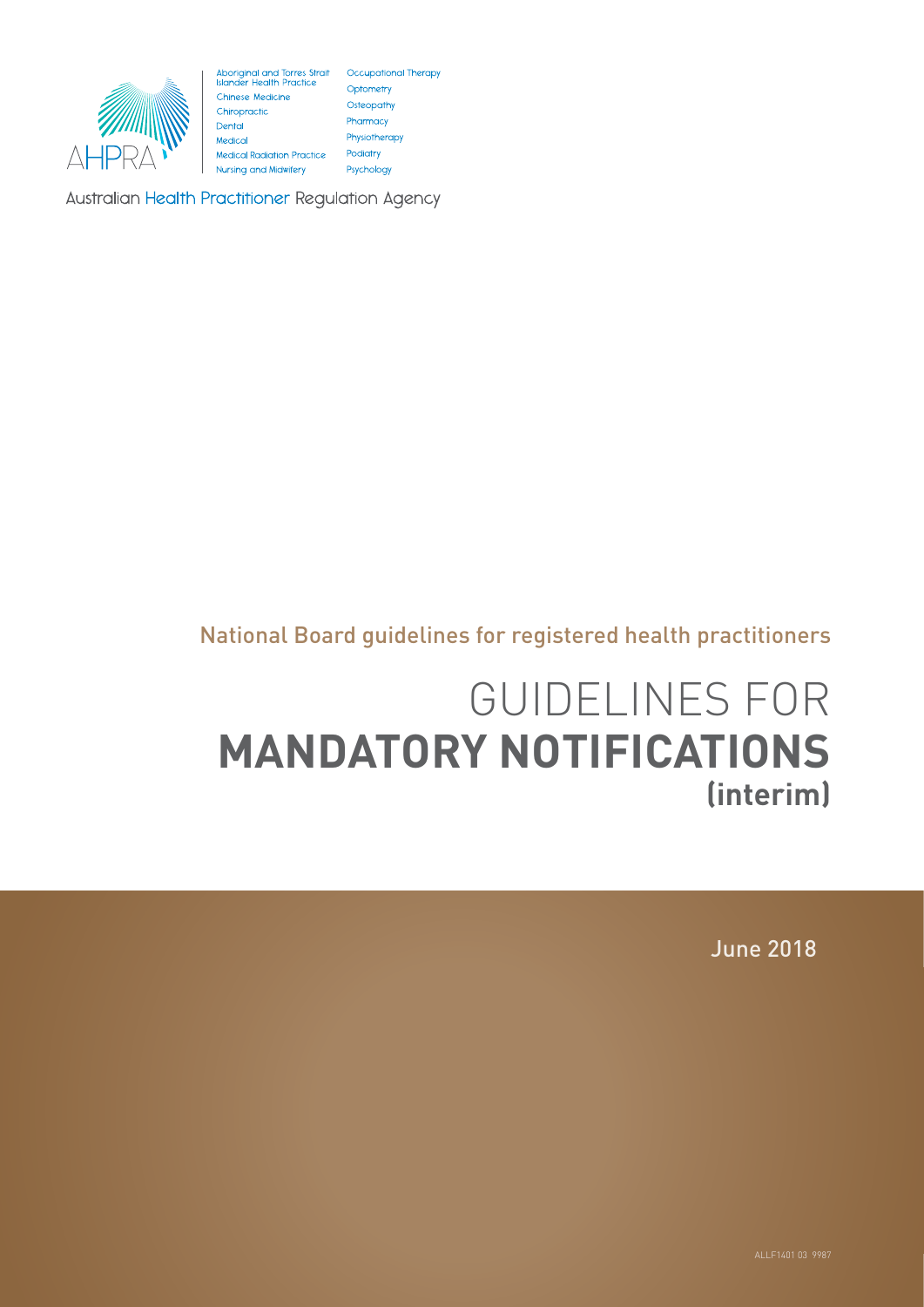# **About the National Boards and AHPRA**

The 15 National Boards regulating registered health practitioners in Australia are responsible for registering practitioners and students (except for in psychology, which has provisional psychologists), setting the standards that practitioners must meet, and managing notifications (complaints) about the health, conduct or performance of practitioners.

The Australian Health Practitioner Regulation Agency (AHPRA) works in partnership with the National Boards to implement the National Registration and Accreditation Scheme, under the Health Practitioner Regulation National Law, as in force in each state and territory (the National Law).

The core role of the National Boards and AHPRA is to protect the public.

# **About these guidelines**

These guidelines have been developed jointly by the National Boards under section 39 of the National Law. The guidelines are developed to provide direction to registered health practitioners, employers of practitioners and education providers about the requirements for mandatory notifications under the National Law.

The inclusion of mandatory notification requirements in the National Law is an important policy initiative for public protection.

The relevant sections of the National Law are attached.

# **Who needs to use these guidelines?**

These guidelines are relevant to:

- health practitioners registered under the National Law
- employers of practitioners, and
- education providers.

Students who are registered in a health profession under the National Law should be familiar with these guidelines. Although the National Law does not require a student to make a mandatory notification, a notification can be made about an impaired student.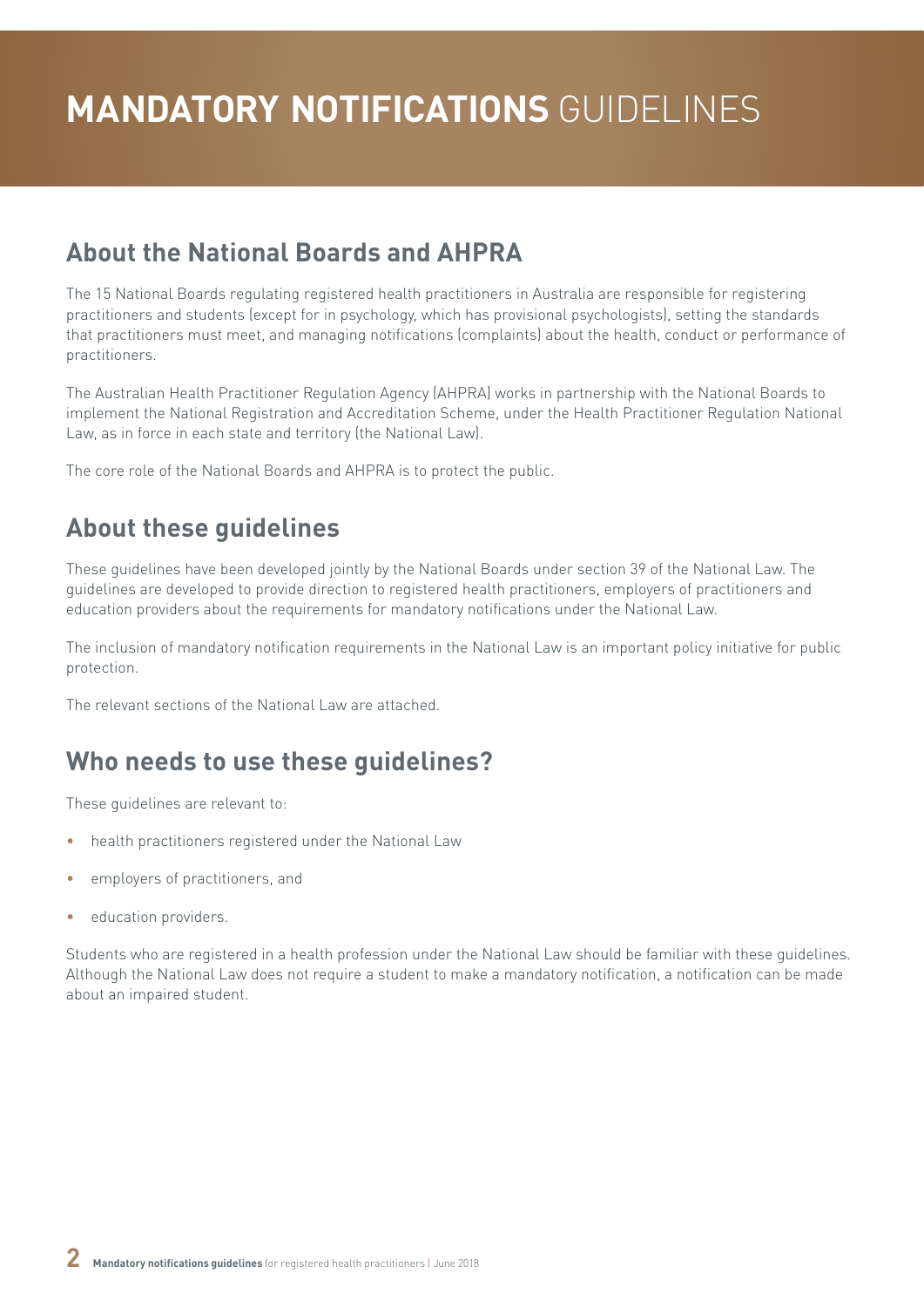# **Contents**

| Summary<br>4 |              |                                                                                                                                                                |    |  |  |
|--------------|--------------|----------------------------------------------------------------------------------------------------------------------------------------------------------------|----|--|--|
| 1            | Introduction |                                                                                                                                                                |    |  |  |
|              | 1.1          | Voluntary notifications                                                                                                                                        | 5  |  |  |
|              | 1.2          | Protection for people making a notification                                                                                                                    | 5  |  |  |
| $\mathbf{2}$ |              | <b>General obligations</b>                                                                                                                                     | 5  |  |  |
|              | 2.1          | What is a reasonable belief?                                                                                                                                   | 6  |  |  |
|              | 2.2          | What is 'the public'?                                                                                                                                          | 6  |  |  |
| 3            |              | Notifiable conduct                                                                                                                                             | 6  |  |  |
|              | 3.1          | Practise while intoxicated by alcohol or<br>drugs (section 140(a))                                                                                             | 7  |  |  |
|              | 3.2          | Decision guide - notifying intoxication                                                                                                                        | 7  |  |  |
|              | 3.4          | Sexual misconduct in connection with the<br>practice of the practitioner's profession<br>[section 140(b)]                                                      | 8  |  |  |
|              | 3.5          | Decision guide - notifying sexual misconduct 8                                                                                                                 |    |  |  |
|              | 3.6          | Placing the public at risk of substantial harm<br>because of an impairment (section 140(c))                                                                    | 8  |  |  |
|              | 3.7          | Decision guide - notifying impairment in<br>relation to a practitioner                                                                                         | 9  |  |  |
|              | 3.8          | Placing the public at risk of harm because<br>of practice that constitutes a significant<br>departure from accepted professional<br>standards (section 140(d)) | 10 |  |  |
|              | 3.9          | Decision guide - significant departure from<br>accepted professional standards                                                                                 | 10 |  |  |
| 4            |              | Exceptions to the requirement of practitioners<br>to make a mandatory notification                                                                             | 11 |  |  |

| 5                 | Mandatory notifications about impaired<br>students |                                          | 11 |  |  |
|-------------------|----------------------------------------------------|------------------------------------------|----|--|--|
|                   | 5.1                                                | Decision quide - student impairment      | 12 |  |  |
| 6                 | Consequences of failure to notify                  |                                          |    |  |  |
|                   | 6.1                                                | Registered health practitioners          | 13 |  |  |
|                   | 6.2                                                | Employers of practitioners               | 13 |  |  |
| 7                 |                                                    | How a notification is made (section 146) | 13 |  |  |
| <b>Review</b>     |                                                    |                                          |    |  |  |
| <b>Appendix A</b> |                                                    |                                          |    |  |  |

[Extract of relevant provisions from the National Law](#page-13-0) 14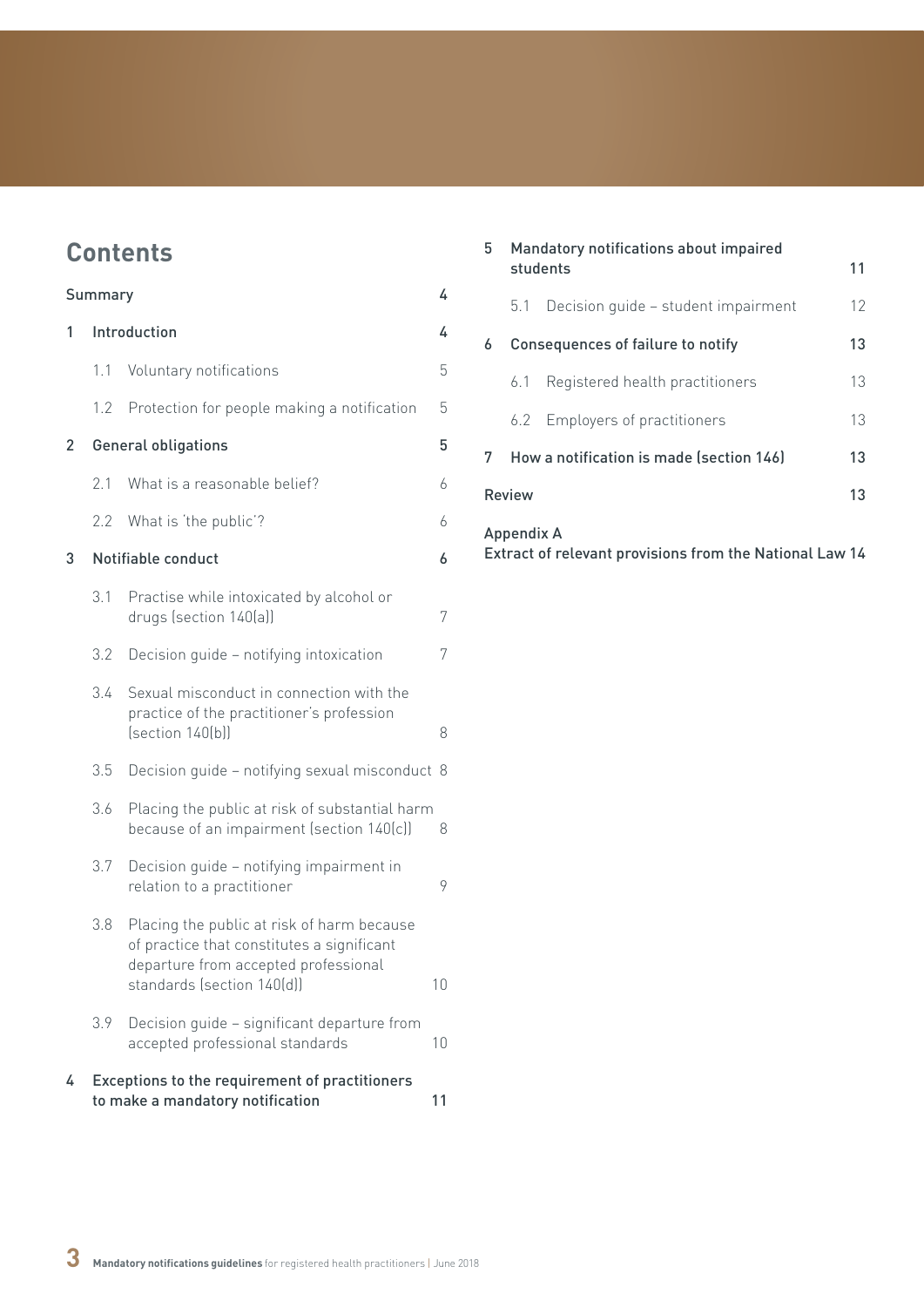# <span id="page-3-0"></span>SUMMARY

These guidelines explain the requirements for registered health practitioners, employers of practitioners and education providers to make mandatory notifications under the National Law to prevent the public being placed at risk of harm.

The threshold to be met to trigger a mandatory notification in relation to a practitioner is high. The practitioner or employer must have first formed a reasonable belief that the behaviour constitutes notifiable conduct or a notifiable impairment or, in the case of an education provider, a notifiable impairment (see Section 3 for the definition of 'notifiable conduct' and Appendix A for the definition of 'impairment').

Making a mandatory notification is a serious step to prevent the public from being placed at risk of harm and should only be taken on sufficient grounds. The guidelines explain when these grounds are likely to arise.

Importantly, the obligation to make a mandatory notification applies to the conduct or impairment of all practitioners, not just those within the practitioner's own health profession.

These guidelines also address the role of the Australian Health Practitioner Regulation Agency (AHPRA) as the body for receiving notifications and referring them to the relevant National Board.

# **1 Introduction**

The National Law requires practitioners, employers and education providers to report 'notifiable conduct', as defined in section 140 of the National Law, to AHPRA in order to prevent the public being placed at risk of harm.

These guidelines explain how the Boards will interpret these mandatory notification requirements. They will help practitioners, employers and education providers understand how to work with these requirements – that is, whether they must make a notification about a practitioner's conduct and when.

The threshold to be met to trigger the requirement to report notifiable conduct in relation to a practitioner is high and the practitioner or employer must have first formed a reasonable belief that the behaviour constitutes notifiable conduct.

The aim of the mandatory notification requirements is to prevent the public from being placed at risk of harm. The intention is that practitioners notify AHPRA if they believe that another practitioner has behaved in a way which presents a serious risk to the public. The requirements focus on serious instances of substandard practice or conduct by practitioners, or serious cases of impairment, that could place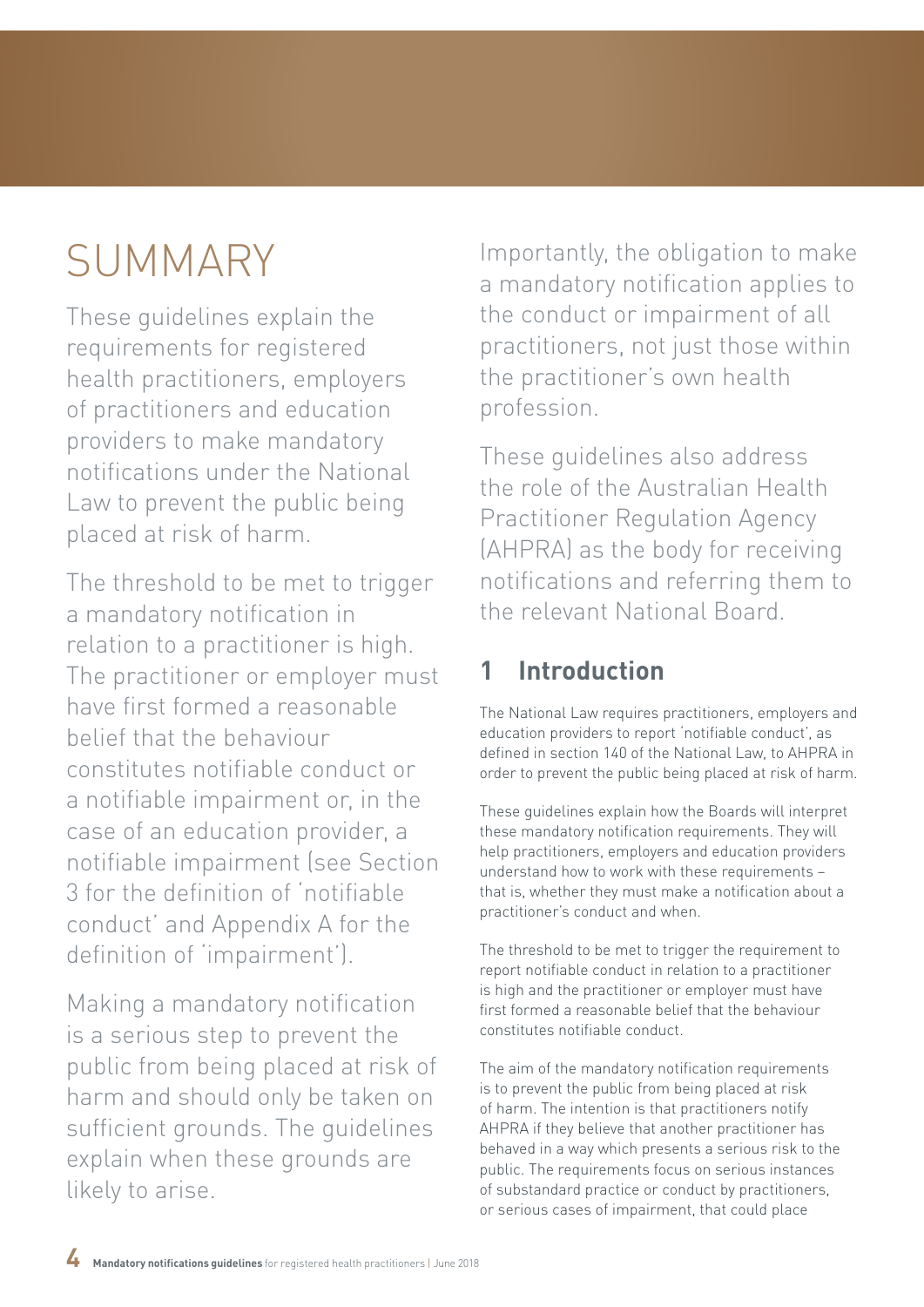<span id="page-4-0"></span>members of the public at risk. For students, the requirements focus on serious cases of impairment of students.

That is, the requirements focus on behaviour that puts the public at risk of harm, rather than not liking the way someone else does something or feeling that they could do their job better.

Similarly, if the only risk is to the practitioner alone, and there is no risk to the public, the threshold for making a mandatory notification would not be reached. For example, in a case where the risk is clearly addressed by being appropriately managed through treatment and the practitioner is known to be fully compliant with that, mandatory notification would not be required. Conversely, a mandatory notification is required if the risk to the public is not mitigated by treatment of the practitioner or in some other way.

### 1.1 Voluntary notifications

The National Law also provides for voluntary notifications for behaviour that presents a risk but does not meet the threshold for notifiable conduct, or for notifications made by individuals who are not subject to the mandatory notification obligations such as patients or clients (see ss. 144 and 145 of the National Law).

### 1.2 Protection for people making a notification

The National Law protects practitioners, employers and education providers who make notifications in good faith under the National Law. 'Good faith' is not defined in the National Law so has its ordinary meaning of being well-intentioned or without malice. Section 237 provides protection from civil, criminal and administrative liability, including defamation, for people making notifications in good faith. The National Law clarifies that making a notification is not a breach of professional etiquette or ethics or a departure from accepted standards of professional conduct.

These provisions protect practitioners making mandatory notifications from legal liability and reinforce that making mandatory notifications

under the National Law is consistent with professional conduct and a practitioner's ethical responsibilities. Legally mandated notification requirements override privacy laws. Practitioners should be aware that if they make notifications that are frivolous, vexatious or not in good faith, they may be subject to conduct action.

# **2 General obligations**

The obligation is on any practitioner or employer who forms a reasonable belief that another practitioner has engaged in notifiable conduct to make a report to AHPRA as soon as practicable. The definition of 'notifiable conduct' is set out in section 140 of the National Law (also refer to Section 3 of these guidelines for more information on notifiable conduct). In this context, the word 'practicable' has its ordinary meaning of 'feasible' or 'possible'.

The mandatory notification obligation applies to all practitioners and employers of practitioners in relation to the notifiable conduct of practitioners. The obligation applies to practitioners in all registered health professions, not just those in the same health profession as the practitioner. It also applies where the notifying practitioner is also the treating practitioner for a practitioner, except in Western Australia and Queensland in certain circumstances (see Section 4 *Exceptions to the requirement of practitioners to make a mandatory notification* of these guidelines for details).

There is also a mandatory obligation for education providers and practitioners to report a student with an impairment that may place the public at substantial risk of harm.

While the mandatory reporting provisions in the National Law are an important policy change, the duties covered in them are consistent with general ethical practice and professional obligations. In addition to their legal obligations with respect to mandatory reporting, practitioners are also under an ethical obligation to notify concerns about a practitioner, in accordance with the broad ethical framework set out in the health profession's code of conduct (see the *Code of conduct* and the voluntary reporting provisions of the National Law). More information about making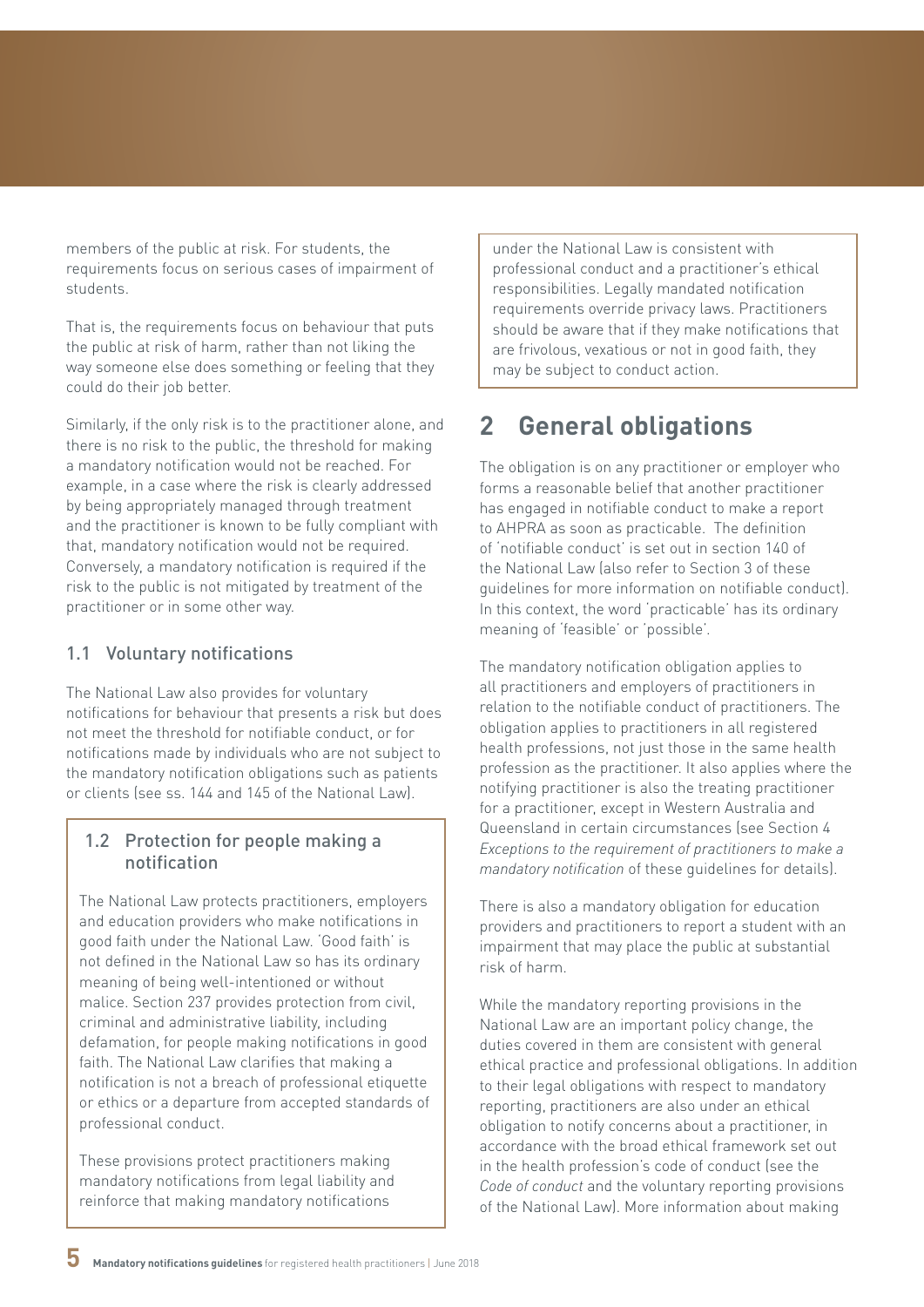<span id="page-5-0"></span>a voluntary notification is published on the National Boards' and AHPRA's websites.

There are some exceptions to the requirement for practitioners to notify AHPRA of notifiable conduct, which are discussed at Section 4 *Exceptions to the requirement of practitioners to make a mandatory notification.*

These guidelines do not affect other mandatory reporting requirements that may be established in separate legislation, for example requirements to report child abuse.

### 2.1 What is a reasonable belief?

For practitioners reporting notifiable conduct, a 'reasonable belief' must be formed in the course of practising the profession. The following principles are drawn from legal cases which have considered the meaning of reasonable belief.

- 1. A belief is a state of mind.
- 2. A reasonable belief is a belief based on reasonable grounds.
- 3. A belief is based on reasonable grounds when:
	- all known considerations relevant to the formation of a belief are taken into account including matters of opinion, and
	- ii. those known considerations are objectively assessed.
- 4. A just and fair judgement that reasonable grounds exist in support of a belief can be made when all known considerations are taken into account and objectively assessed.

A reasonable belief requires a stronger level of knowledge than a mere suspicion. Generally it would involve direct knowledge or observation of the behaviour which gives rise to the notification, or, in the case of an employer, it could also involve a report from a reliable source or sources. Mere speculation, rumours, gossip or innuendo are not enough to form a reasonable belief.

A reasonable belief has an objective element – that there are facts which could cause the belief in a reasonable person; and a subjective element – that the person making the notification actually has that belief.

A notification should be based on personal knowledge of facts or circumstances that are reasonably trustworthy and that would justify a person of average caution, acting in good faith, to believe that notifiable conduct has occurred or that a notifiable impairment exists. Conclusive proof is not needed. The professional background, experience and expertise of a practitioner, employer or education provider will also be relevant in forming a reasonable belief.

The most likely example of where a practitioner or employer would form a reasonable belief is where the person directly observes notifiable conduct, or, in relation to an education provider, observes the behaviour of an impaired student. When a practitioner is told about notifiable conduct that another practitioner or patient has directly experienced or observed, the person with most direct knowledge about the notifiable conduct should generally be encouraged to make a notification themselves.

## 2.2 What is 'the public'?

Several of the mandatory notification provisions refer to 'the public being placed at risk of harm'. In the context of notifications, 'the public' can be interpreted as persons that access the practitioner's regulated health services or the wider community which could potentially have been placed at risk of harm by the practitioner's services.

# **3 Notifiable conduct**

Section 140 of the National Law defines 'notifiable conduct' as when a practitioner has:

- *a) practised the practitioner's profession while intoxicated by alcohol or drugs; or*
- *b) engaged in sexual misconduct in connection with the practice of the practitioner's profession; or*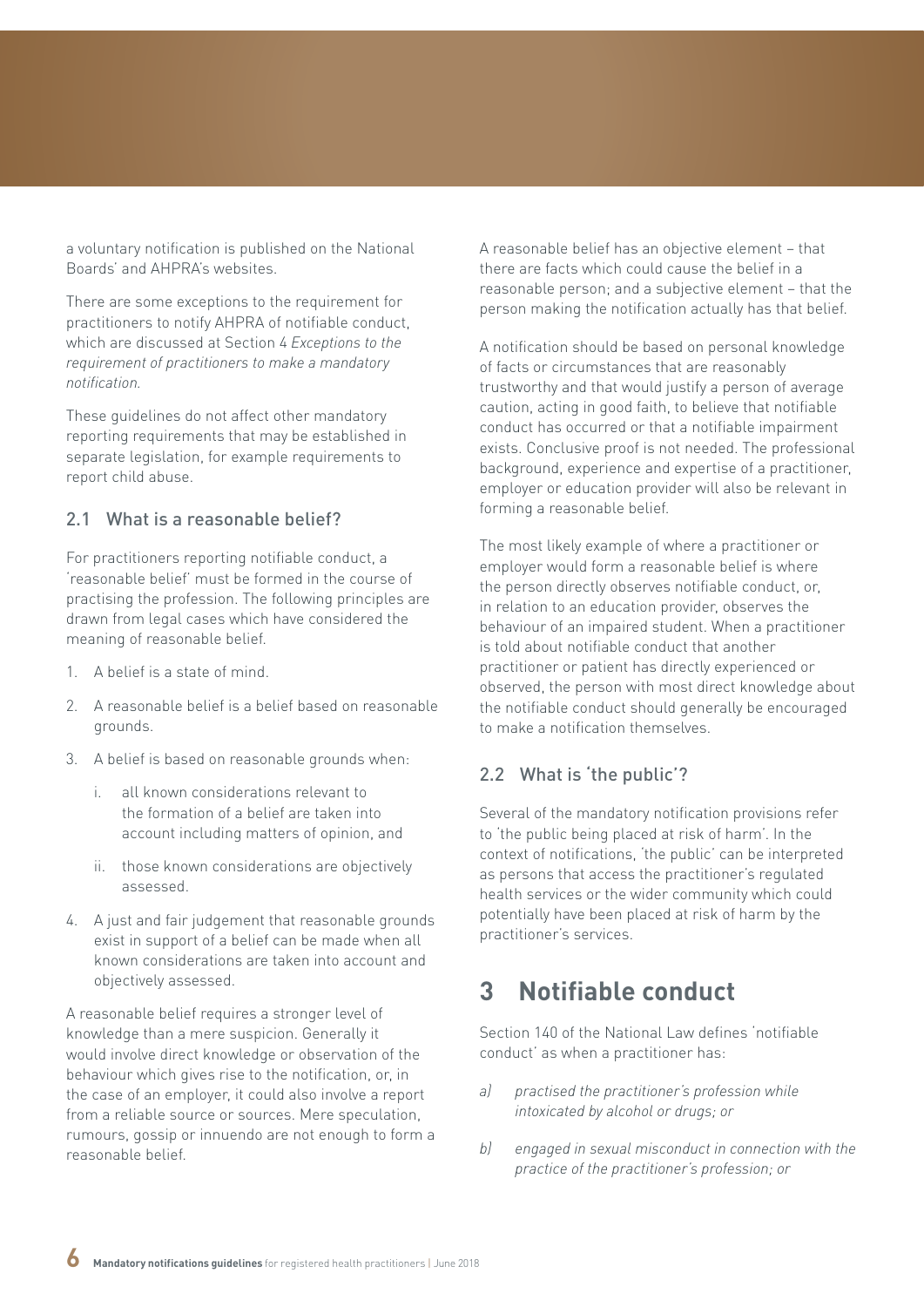- <span id="page-6-0"></span>*c) placed the public at risk of substantial harm in the practitioner's practice of the profession because the practitioner has an impairment; or*
- *d) placed the public at risk of harm because the practitioner has practised the profession in a way that constitutes a significant departure from accepted professional standards.*

The following sections of the guidelines discuss these types of notifiable conduct, followed by the exceptions. The guidelines are only examples of decision-making processes, so practitioners, employers and education providers should check the exceptions to make sure they do not apply.

If a practitioner engages in more than one type of notifiable conduct, each type is required to be notified.

### 3.1 Practise while intoxicated by alcohol or drugs (section 140(a))

The requirement to make a mandatory notification is triggered by a practitioner practising their profession while intoxicated by alcohol or drugs. The word 'intoxicated' is not defined in the National Law, so the word has its ordinary meaning of 'under the influence of alcohol or drugs'.

The Boards will consider a practitioner to be intoxicated where their capacity to exercise reasonable care and skill in the practice of the health profession is impaired or adversely affected as a result of being under the influence of drugs or alcohol. The key issue is that the practitioner has practised while intoxicated, regardless of the time that the drugs or alcohol were consumed.

The National Law does not require mandatory notification of a practitioner who is intoxicated when they are not practising their health profession (that is, in their private life), unless the intoxication triggers another ground for mandatory notification.

### 3.2 Decision guide – notifying intoxication

As a health practitioner, during the course of practising your profession, or as an employer, did you see a health practitioner intoxicated by alcohol or drugs?

# **YES**

Did you see the health practitioner practise their profession while intoxicated by alcohol or drugs?

**NO**

While not in a position to observe the practitioner in the course of practice, do you have a reasonable belief the practitioner went into practice while intoxicated?

You must notify<br>AHPRA.

You are not required to make a mandatory notification but you may make a voluntary notification.

**NO**

3.3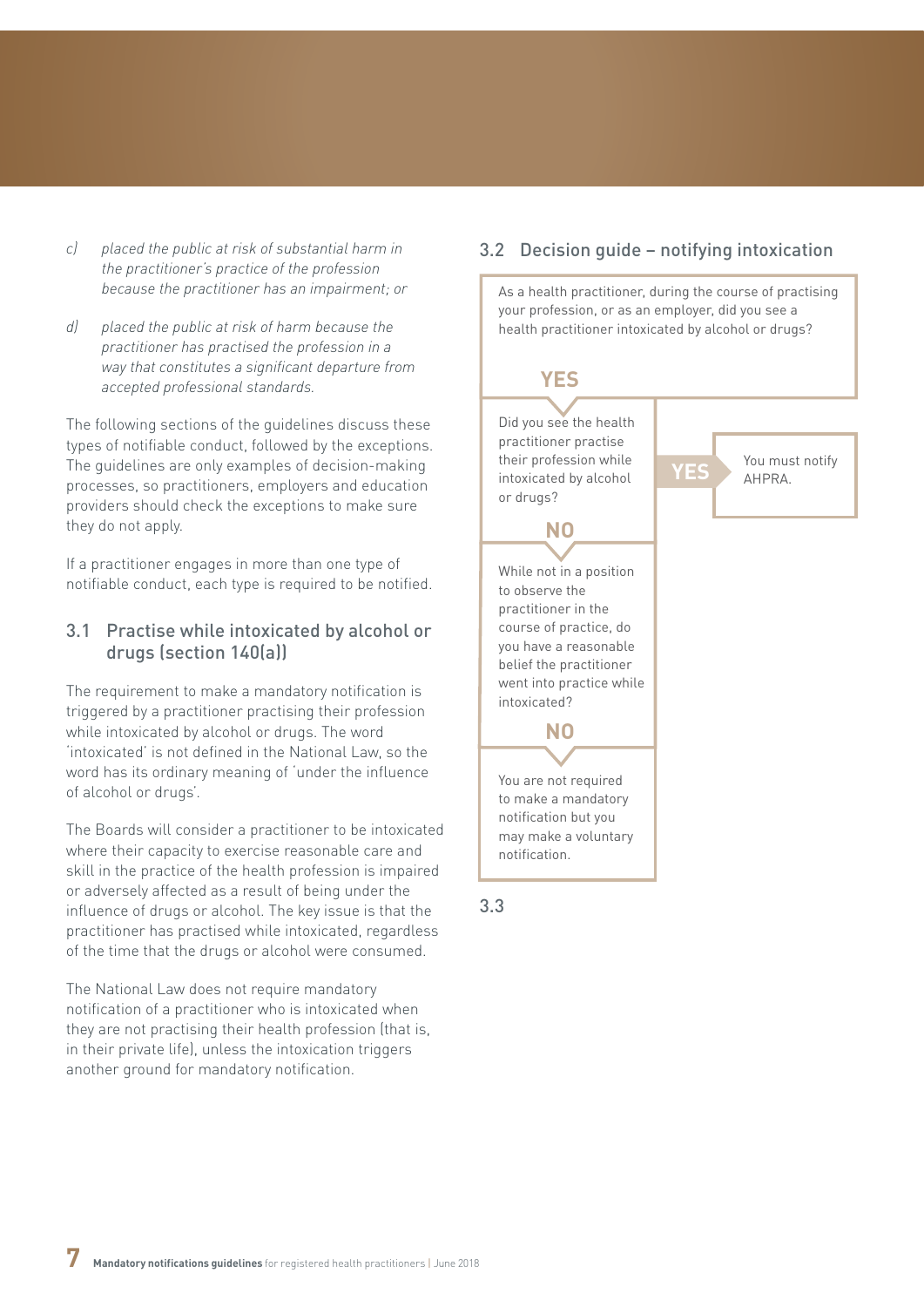### <span id="page-7-0"></span>3.4 Sexual misconduct in connection with the practice of the practitioner's profession (section 140(b))

Section 140(b) relates to sexual misconduct in connection with the practice of the practitioner's health profession; that is, in relation to persons under the practitioner's care or linked to the practitioner's practice of their health profession.

Engaging in sexual activity with a current patient or client will constitute sexual misconduct in connection with the practice of the practitioner's health profession, regardless of whether the patient or client consented to the activity or not. This is because of the power imbalance between practitioners and their patients or clients.

Sexual misconduct also includes making sexual remarks, touching patients or clients in a sexual way, or engaging in sexual behaviour in front of a patient or client. Engaging in sexual activity with a person who is closely related to a patient or client under the practitioner's care may also constitute misconduct. In some cases, someone who is closely related to a patient or client may also be considered a patient or client, for example the parent of a child patient or client.

Engaging in sexual activity with a person formerly under a practitioner's care (i.e. after the termination of the practitioner–patient/client relationship) may also constitute sexual misconduct. Relevant factors will include the cultural context, the vulnerability of the patient or client due to issues such as age, capacity and/or health conditions; the extent of the professional relationship; for example, a one-off treatment in an emergency department compared to a long-term program of treatment; and the length of time since the practitioner–patient/client relationship ceased.

### 3.5 Decision guide – notifying sexual misconduct



### 3.6 Placing the public at risk of substantial harm because of an impairment (section 140(c))

Section 5 of the National Law defines 'impairment' for a practitioner or an applicant for registration in a health profession as meaning a person has 'a physical or mental impairment, disability, condition or disorder (including substance abuse or dependence) that detrimentally affects or is likely to detrimentally affect the person's capacity to practise the profession.'

To trigger this notification, a practitioner must have placed the public at risk of substantial harm. 'Substantial harm' has its ordinary meaning; that is, considerable harm such as a failure to correctly or appropriately diagnose or treat because of the impairment. For example, a practitioner who has an illness which causes cognitive impairment so they cannot practise effectively would require a mandatory notification. However, a practitioner who has a blood-borne virus who practises appropriately and safely in light of their condition and complies with any registration standards or guidelines and professional standards and protocols would not trigger a notification.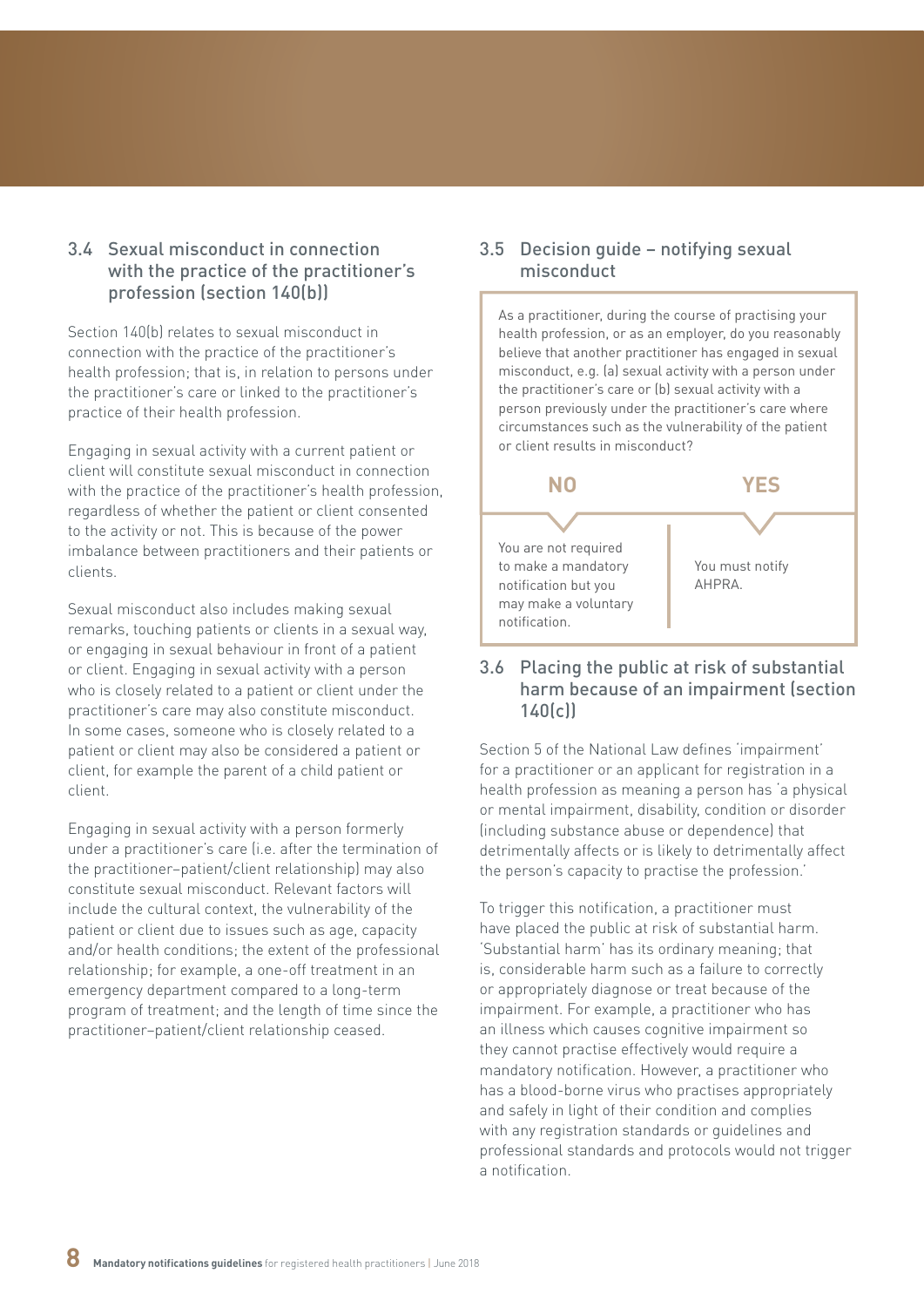<span id="page-8-0"></span>The context of the practitioner's work is also relevant. If registered health practitioners, employers and education providers are aware that the employer knows of the practitioner's impairment, and has put safeguards in place such as monitoring and supervision, this may reduce or prevent the risk of substantial harm.

### 3.7 Decision guide – notifying impairment in relation to a practitioner



\* for notification of student impairment, please see Section 5 of these guidelines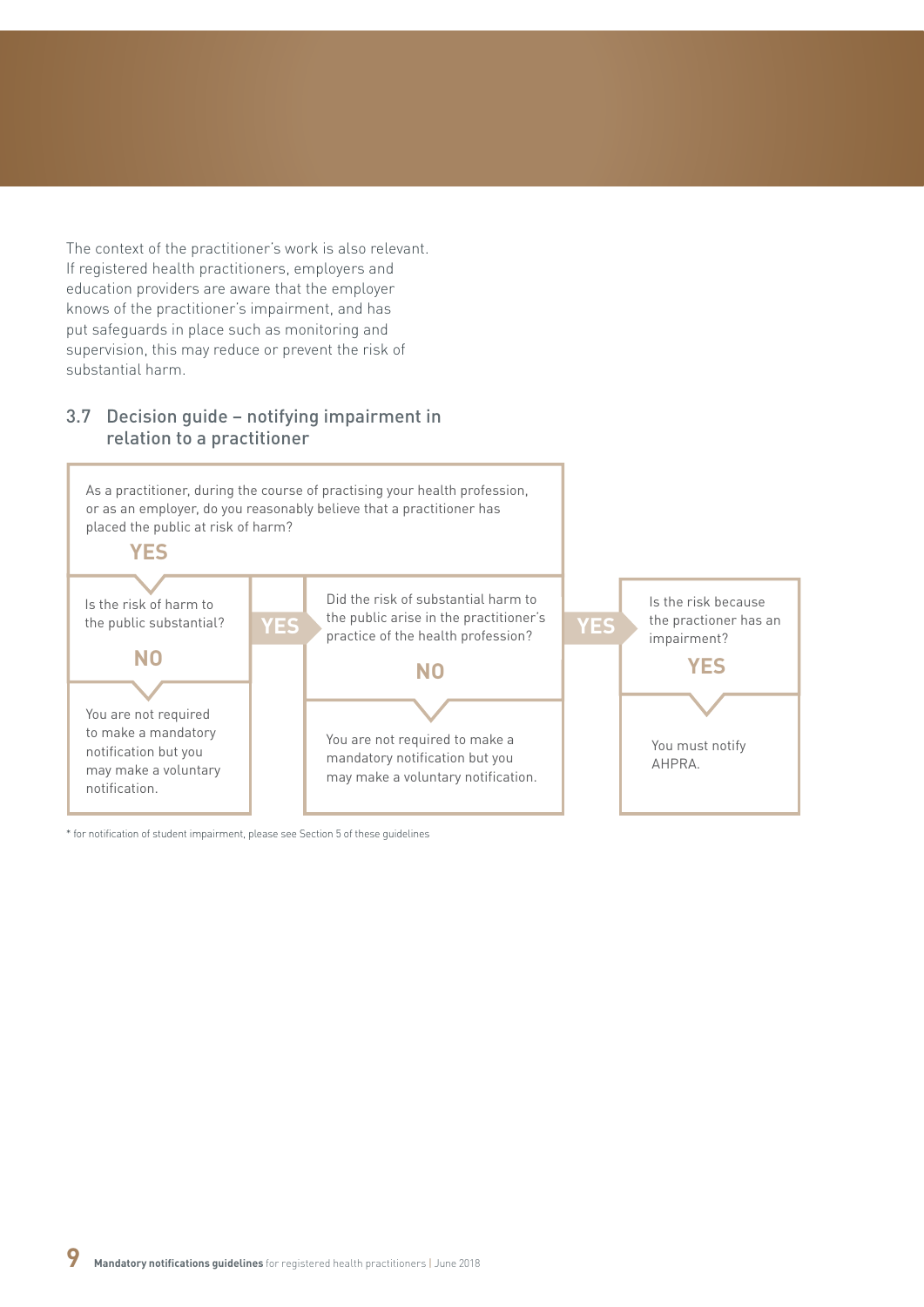### <span id="page-9-0"></span>3.8 Placing the public at risk of harm because of practice that constitutes a significant departure from accepted professional standards (section 140(d))

The term 'accepted professional standards' requires knowledge of the professional standards that are accepted within the health profession and a judgement about whether there has been a significant departure from them. This judgement may be easier for other members of the practitioner's health profession.

Mandatory notifications about a practitioner from another health profession are most likely to arise in a team environment where different health professions are working closely together and have a good understanding of the contribution of each practitioner; for example, a surgical or mental health team.

The difference from accepted professional standards must be significant. The term 'significant' means important, or of consequence *(Macquarie concise dictionary)*. Professional standards cover not only clinical skills but also other standards of professional behaviour. A significant departure is one which is serious and would be obvious to any reasonable practitioner.

The notifiable conduct of the practitioner must place the public at risk of harm as well as being a significant departure from accepted professional standards before a notification is required. However, the risk of harm just needs to be present – it does not need to be a substantial risk, as long as the practitioner's practice involves a significant departure from accepted professional standards. For example, a clear breach of the health profession's code of conduct which places the public at risk of harm would be enough.

This provision is not meant to trigger notifications based on different professional standards within a health profession, provided the standards are accepted within the health profession; that is, by a reasonable proportion of practitioners. For example, if one practitioner uses a different standard to another practitioner, but both are accepted standards within the particular health profession, this would not qualify as a case of notifiable conduct.

Similarly, if a practitioner is engaged in innovative practice but within accepted professional standards, it would not trigger the requirement to report.

### 3.9 Decision guide – significant departure from accepted professional standards

As a practitioner, during the course of practising your health profession, or as an employer, do you reasonably believe that a practitioner has placed the public at risk or harm?

**YES**

# **YES**

Is the risk of harm because the practitioner practised the health profession in a way that constitutes a significant departure from accepted professional standards?

You must notify AHPRA.

#### You are not required to make a mandatory notification but you may make a voluntary

notification.

**NO**

**10 Mandatory notifications guidelines** for registered health practitioners <sup>|</sup> June 2018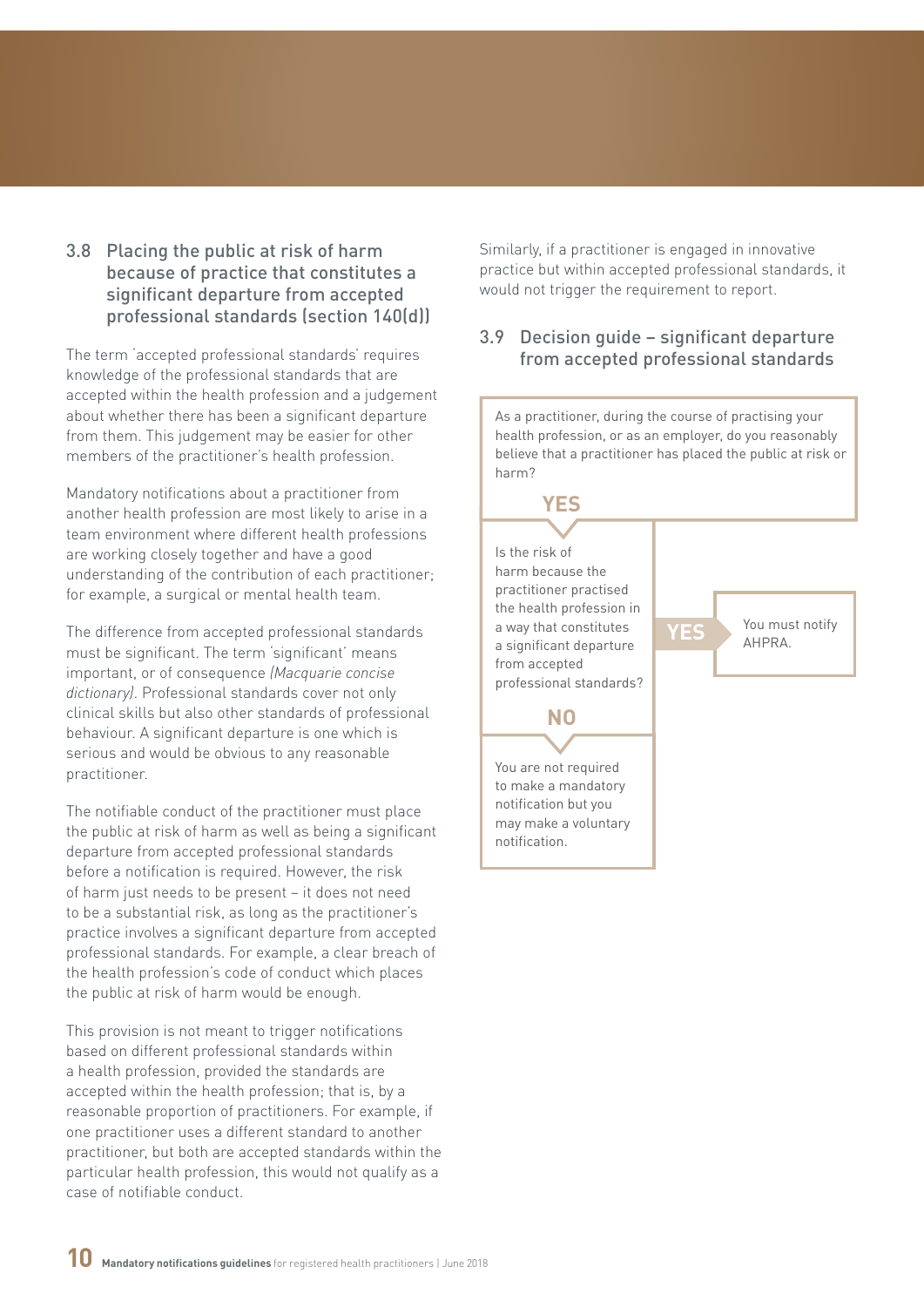# <span id="page-10-0"></span>**4 Exceptions to the requirement for practitioners to make a mandatory notification**

There are particular exceptions to the requirement to make a mandatory notification for practitioners. The exceptions relate to the circumstances in which the practitioner forms the reasonable belief in misconduct or impairment. They arise where the practitioner who would be required to make the notification:

- a. is employed or engaged by a professional indemnity insurer, and forms the belief because of a disclosure in the course of a legal proceeding or the provision of legal advice arising from the insurance policy
- b. forms the belief while providing advice about legal proceedings or the preparation of legal advice
- c. is exercising functions as a member of a quality assurance committee, council or other similar body approved or authorised under legislation which prohibits the disclosure of the information
- d. reasonably believes that someone else has already made a notification
- e. is a treating practitioner, practising in Western Australia, or
- f. is a treating practitioner, practising in Queensland in certain circumstances.

Practitioners in Western Australia are not required to make a mandatory notification when their reasonable belief about misconduct or impairment is formed in the course of providing health services to a health practitioner or student. However, practitioners in Western Australia continue to have a professional and ethical obligation to protect and promote public health and safety. They may therefore make a voluntary notification or may encourage the practitioner or student they are treating to self-report.

Under the *Health Ombudsman Act 2013* (Qld), practitioners in Queensland are not required to make a mandatory notification when their reasonable belief is formed as a result of providing a health service to a health practitioner, where the practitioner providing the service reasonably believes that the notifiable conduct relates to an impairment which will not place the public at substantial risk of harm and is not professional misconduct. From 1 July 2014, mandatory notifications originating in Queensland must be made to the Health Ombudsman rather than AHPRA. The Ombudsman must advise AHPRA about the notification in certain circumstances.

Practitioners should refer to Appendix A of these guidelines for an extract of the relevant legislation; see section 141 if it is possible one of these exceptions might apply.

# **5 Mandatory notifications about impaired students**

Education providers are also required, under section 143 of the National Law, to make mandatory notifications in relation to students, if the provider reasonably believes:

- a) 'a student enrolled with the provider has an impairment that, in the course of the student undertaking clinical training, may place the public at substantial risk of harm, or
- b) a student for whom the provider has arranged clinical training has an impairment that, in the course of the student undertaking the clinical training, may place the public at substantial risk of harm.'

Practitioners are required to make a mandatory notification in relation to a student if the practitioner reasonably believes that a student has an impairment that, in the course of the student undertaking clinical training, may place the public at substantial risk of harm (section141(1)(b)).

In all cases, the student's impairment must place the public at substantial, or considerable, risk of harm in the course of clinical training.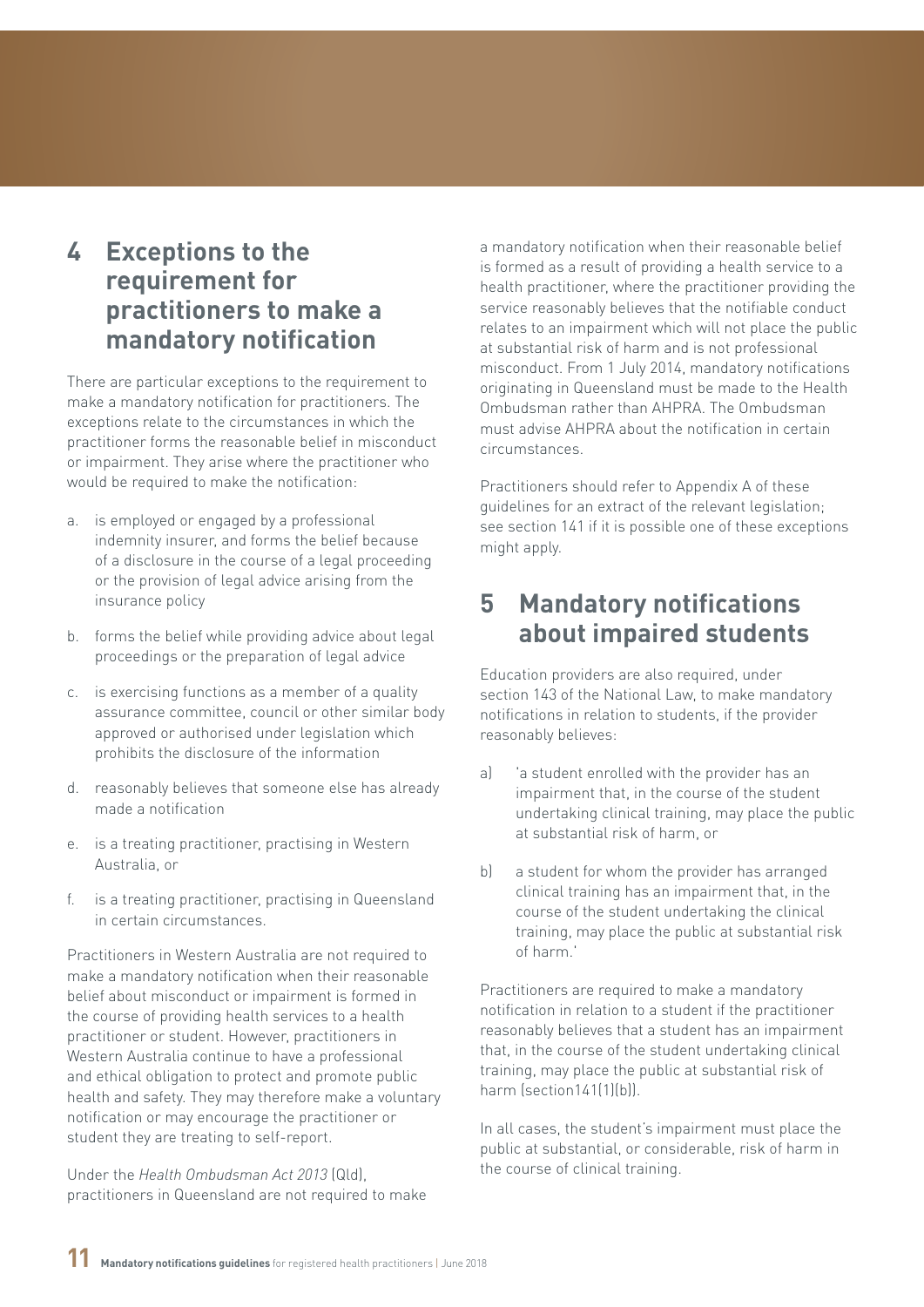<span id="page-11-0"></span>In relation to a student, 'impairment' is defined under section 5 of the National Law to mean the student 'has a physical or mental impairment, disability, condition or disorder (including substance abuse or dependence) that detrimentally affects or is likely to detrimentally affect the student's capacity to undertake clinical training –

- (i) as part of the approved program of study in which the student is enrolled; or
- (ii) arranged by an education provider.'

An education provider who does not notify AHPRA as required by section 143 does not commit an offence. However, the National Board that registered the student must publish details of the failure to notify on the Board's website and AHPRA may, on the recommendation of the National Board, include a statement about the failure in AHPRA's annual report.

### 5.1 Decision guide – student impairment

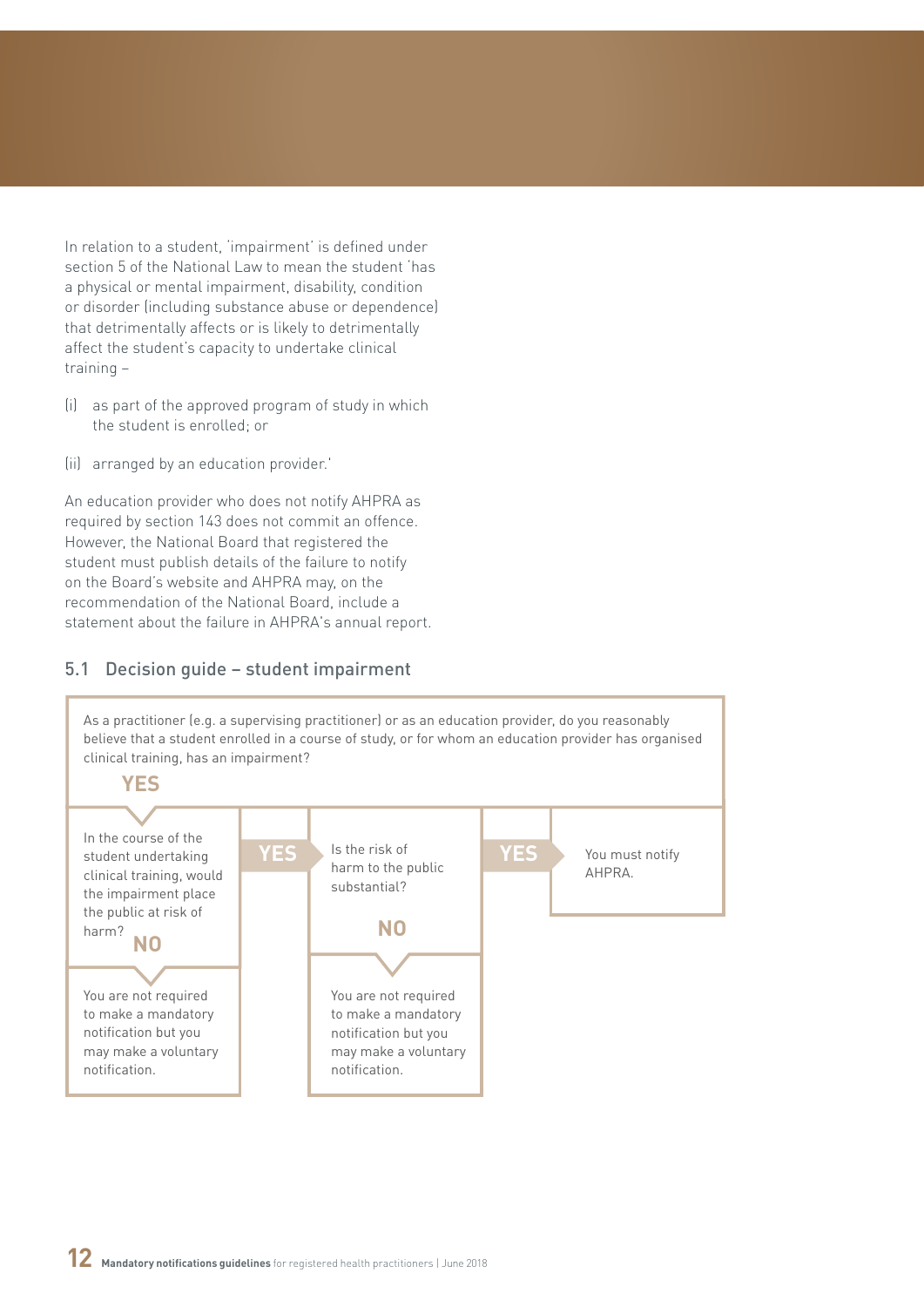# <span id="page-12-0"></span>**6 Consequences of failure to notify**

### 6.1 Registered health practitioners

Although there are no penalties prescribed under the National Law for a practitioner who fails to make a mandatory notification, any practitioner who fails to make a mandatory notification when required may be subject to health, conduct or performance action.

## 6.2 Employers of practitioners

There are also consequences for an employer who fails to notify AHPRA of notifiable conduct as required by section 142 of the National Law

If AHPRA becomes aware of such a failure, it must give a written report about the failure to the responsible Minister for the jurisdiction in which the notifiable conduct occurred. As soon as practicable after receiving such a report, the responsible Minister must report the employer's failure to notify to a health complaints entity, the employer's licensing authority or another appropriate entity in that participating jurisdiction.

Importantly, the requirement to make a mandatory notification does not reduce an employer's responsibility to manage the practitioner employee's performance and protect the public from being placed at risk of harm. However, if an employer has a reasonable belief that a practitioner has behaved in a way that constitutes notifiable conduct, then the employer must notify, regardless of whether steps are put in place to prevent recurrence of the conduct or impairment, or whether the practitioner subsequently leaves the employment.

# **7 How a notification is made (section 146)**

Under the National Law, notifications are be made to AHPRA, which receives notifications and refers them to the relevant National Board.

The notification must include the basis for making the notification; that is, practitioners, employers and education providers must say what the notification is about. It may assist practitioners, employers and education providers in making a notification if they have documented the reasons for the notification, including the date and time that they noticed the conduct or impairment.

To make a notification verbally, practitioners, employers and education providers may ring 1300 419 495 or go to any of the state and territory AHPRA offices.

To make a notification in writing, go to the *Notifications and outcomes* section of the AHPRA website at [www.ahpra.gov.au,](http://www.ahpra.gov.au) download a notification form and post your completed form to AHPRA, GPO Box 9958 in your capital city.

If you are unsure about whether to make a mandatory notification, you may wish to seek advice from your insurer and/or professional association.

# **Review**

#### Date of issue: 15 June 2018

Date of review: These quidelines are currently under review and a revised version will be published when it is available.

Last reviewed: These quidelines were subject to a review by most National Boards and were published in March 2014.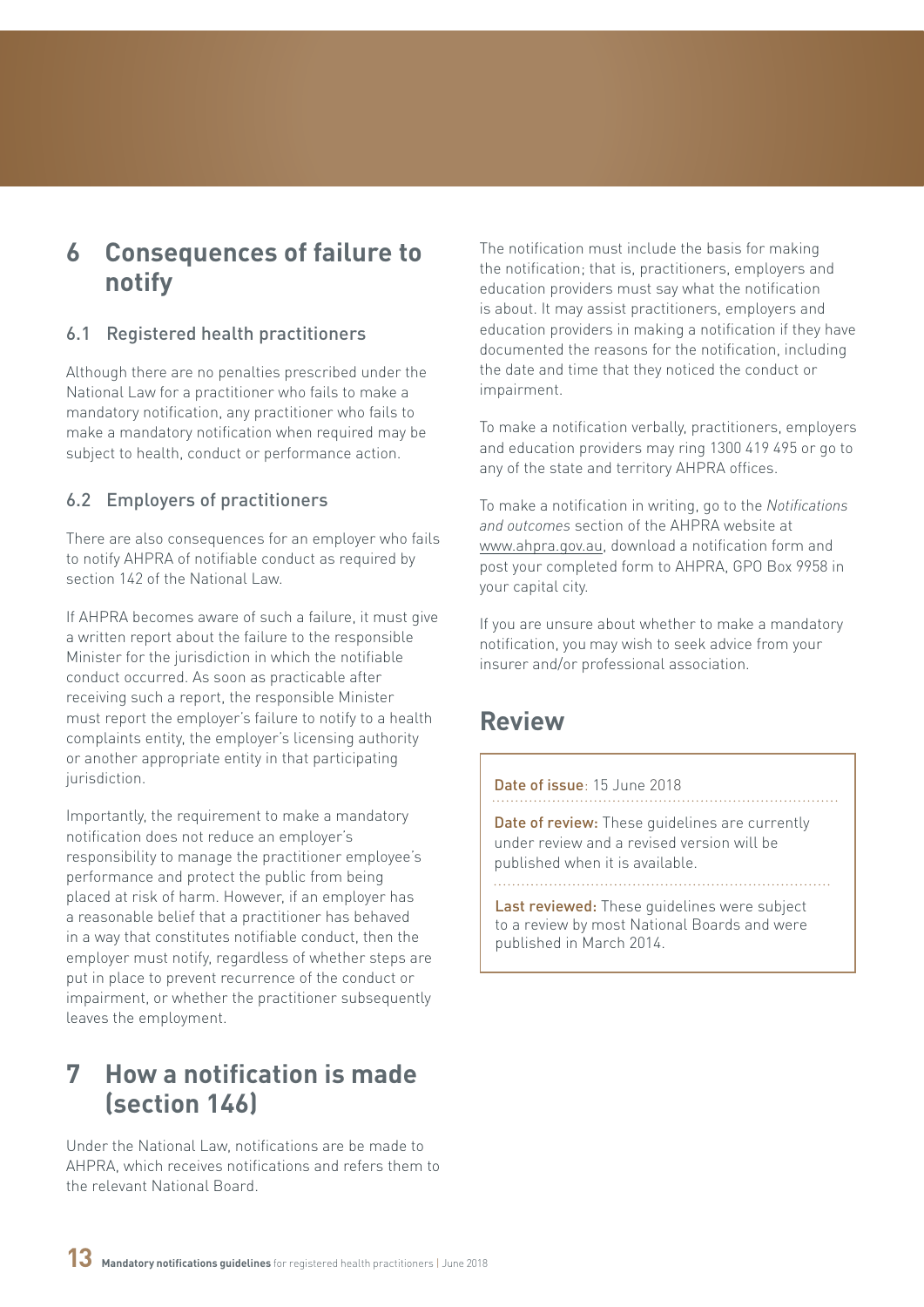# <span id="page-13-0"></span>**Appendix A Extract of relevant provisions from the National Law**

*s. 5 impairment, in relation to a person, means the person has a physical or mental impairment, disability, condition or disorder (including substance abuse or dependence) that detrimentally affects or is likely to detrimentally affect—*

- *(a) for a registered health practitioner or an applicant for registration in a health profession, the person's capacity to practise the profession; or*
- *(b) for a student, the student's capacity to undertake clinical training—*
	- *(i) as part of the approved program of study in which the student is enrolled; or*
	- *(ii) arranged by an education provider.*

*Education provider means—*

- *(a) a university; or*
- *(b) a tertiary education institution, or another institution or organisation, that provides vocational training; or*
- *(c) a specialist medical college or other health profession college.*

### Part 5, Division 3 Registration standards and codes and guidelines

#### *39 Codes and guidelines*

*A National Board may develop and approve codes and guidelines—*

- *(a) to provide guidance to the health practitioners it registers; and*
- *(b) about other matters relevant to the exercise of its functions.*

*Example. A National Board may develop guidelines about the advertising of regulated health services by health practitioners registered by the Board or other persons for the purposes of section 133.*

#### *40 Consultation about registration standards, codes and guidelines*

- *(1) If a National Board develops a registration standard or a code or guideline, it must ensure there is wideranging consultation about its content.*
- *(2) A contravention of subsection (1) does not invalidate a registration standard, code or guideline.*
- *(3) The following must be published on a National Board's website—*
	- *(a) a registration standard developed by the Board and approved by the Ministerial Council;*
	- *(b) a code or guideline approved by the National Board.*
- *(4) An approved registration standard or a code or guideline takes effect—*
	- *(a) on the day it is published on the National Board's website; or*
	- *(b) if a later day is stated in the registration standard, code or guideline, on that day.*

#### *41 Use of registration standards, codes or guidelines in disciplinary proceedings*

*An approved registration standard for a health profession, or a code or guideline approved by a National Board, is admissible in proceedings under this Law or a law of a co-regulatory jurisdiction against a health practitioner registered by the Board as evidence of what constitutes appropriate professional conduct or practice for the health profession.*

### Part 8, Division 2 Mandatory notifications

#### *140 Definition of notifiable conduct*

#### *In this Division—*

*notifiable conduct, in relation to a registered health practitioner, means the practitioner has—*

- *(a) practised the practitioner's profession while intoxicated by alcohol or drugs; or*
- *(b) engaged in sexual misconduct in connection with the practice of the practitioner's profession; or*
- *(c) placed the public at risk of substantial harm in the practitioner's practice of the profession because the practitioner has an impairment; or*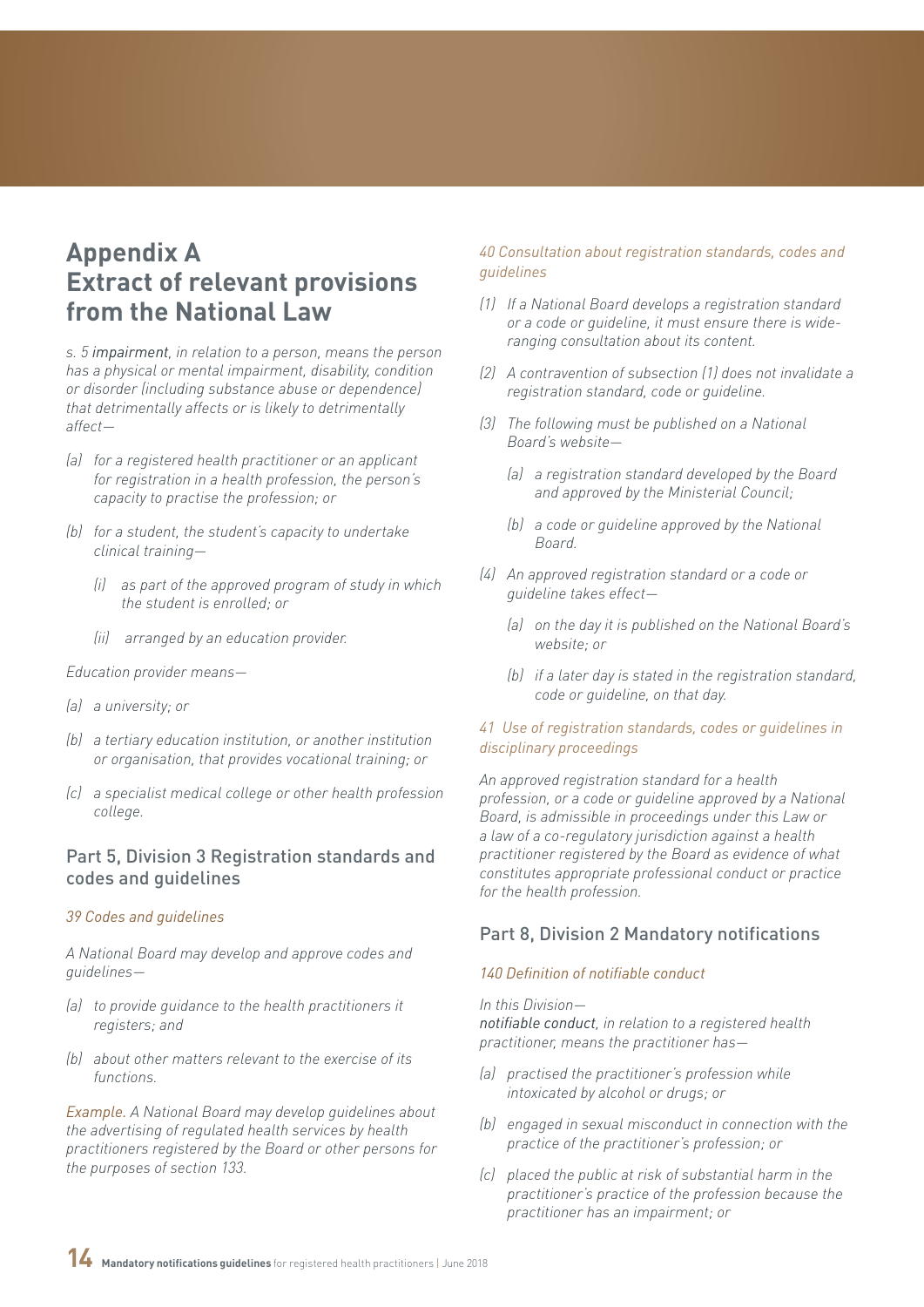*(d) placed the public at risk of harm because the practitioner has practised the profession in a way that constitutes a significant departure from accepted professional standards.*

#### *141 Mandatory notifications by health practitioners*

- *(1) This section applies to a registered health practitioner (the first health practitioner) who, in the course of practising the first health practitioner's profession, forms a reasonable belief that—*
	- *(a) another registered health practitioner (the second health practitioner) has behaved in a way that constitutes notifiable conduct; or*
	- *(b) a student has an impairment that, in the course of the student undertaking clinical training, may place the public at substantial risk of harm.*
- *(2) The first health practitioner must, as soon as practicable after forming the reasonable belief, notify the National Agency of the second health practitioner's notifiable conduct or the student's impairment.*

*Note. See section 237 which provides protection from civil, criminal and administrative liability for persons who, in good faith, make a notification under this Law. Section 237(3) provides that the making of a notification does not constitute a breach of professional etiquette or ethics or a departure from accepted standards of professional conduct and nor is any liability for defamation incurred.*

- *(3) A contravention of subsection (2) by a registered health practitioner does not constitute an offence but may constitute behaviour for which action may be taken under this Part.*
- *(4) For the purposes of subsection (1), the first health practitioner does not form the reasonable belief in the course of practising the profession if—*
	- *(a) the first health practitioner—*
		- *(i) is employed or otherwise engaged by an insurer that provides professional indemnity insurance that relates to the second health practitioner or student; and*
		- *(ii) forms the reasonable belief the second health practitioner has behaved in a way that constitutes notifiable conduct, or the student has an impairment, as a result of a disclosure made by a person to the first*

*health practitioner in the course of a legal proceeding or the provision of legal advice arising from the insurance policy; or*

- *(b) the first health practitioner forms the reasonable belief in the course of providing advice in relation to the notifiable conduct or impairment for the purposes of a legal proceeding or the preparation of legal advice; or*
- *(c) the first health practitioner is a legal practitioner and forms the reasonable belief in the course of providing legal services to the second health practitioner or student in relation to a legal proceeding or the preparation of legal advice in which the notifiable conduct or impairment is an issue; or*

#### APPLICATION OF THE NATIONAL LAW IN WESTERN AUSTRALIA

Part 2, Section 4(7) *Health Practitioner Regulation National Law (WA) Act 2010*

In this Schedule after section 141(4)(c) *insert*—

141(4)(d) the first health practitioner forms the reasonable belief in the course of providing health services to the second health practitioner or student; or

#### APPLICATION OF THE NATIONAL LAW IN **QUEENSLAND**

section 25 *Health Ombudsman Act 2013* (3) National Law provisions, section 141— *insert*—

- (5) Subsection (2) does not apply in relation to the second health practitioner's notifiable conduct if the first health practitioner—
	- (a) forms the reasonable belief as a result of providing a health service to the second health practitioner; and
	- (b) reasonably believes that the notifiable conduct—
		- (i) relates to an impairment which will not place the public at substantial risk of harm; and

(ii) is not professional misconduct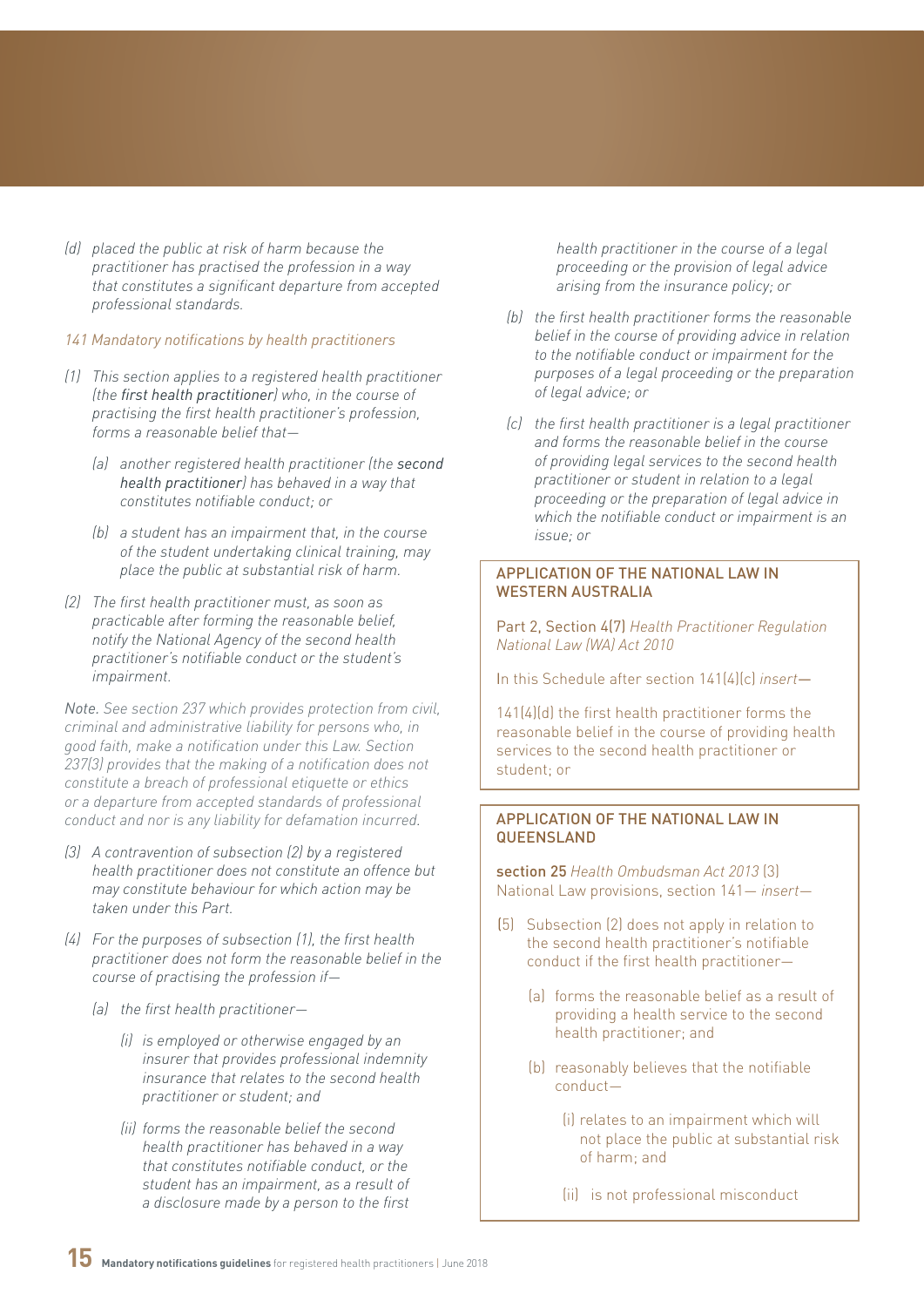- *(d) the first health practitioner—*
	- *(i) forms the reasonable belief in the course of exercising functions as a member of a quality assurance committee, council or other body approved or authorised under an Act of a participating jurisdiction; and*
	- *(ii) is unable to disclose the information that forms the basis of the reasonable belief because a provision of that Act prohibits the disclosure of the information; or*
- *(e) the first health practitioner knows, or reasonably believes, the National Agency has been notified of the notifiable conduct or impairment that forms the basis of the reasonable belief.*

#### *142 Mandatory notifications by employers*

*(1) If an employer of a registered health practitioner reasonably believes the health practitioner has behaved in a way that constitutes notifiable conduct, the employer must notify the National Agency of the notifiable conduct.*

*Note. See section 237 which provides protection from civil, criminal and administrative liability for persons who, in good faith, make a notification under this Law. Section 237(3) provides that the making of a notification does not constitute a breach of professional etiquette or ethics or a departure from accepted standards of professional conduct and nor is any liability for defamation incurred.*

- *(2) If the National Agency becomes aware that an employer of a registered health practitioner has failed to notify the Agency of notifiable conduct as required by subsection (1), the Agency must give a written report about the failure to the responsible Minister for the participating jurisdiction in which the notifiable conduct occurred.*
- *(3) As soon as practicable after receiving a report under subsection (2), the responsible Minister must report the employer's failure to notify the Agency of the notifiable conduct to a health complaints entity, the employer's licensing authority or another appropriate entity in that participating jurisdiction.*
- *(4) In this section employer, of a registered health practitioner, means an entity that employs the health practitioner under a contract of employment or a contract for services.*

*licensing authority, of an employer, means an entity that under a law of a participating jurisdiction is responsible for licensing, registering or authorising the employer to conduct the employer's business.*

#### *143 Mandatory notifications by education providers*

- *(1) An education provider must notify the National Agency if the provider reasonably believes—*
	- *(a) a student enrolled in a program of study provided by the provider has an impairment that, in the course of the student undertaking clinical training as part of the program of study, may place the public at substantial risk of harm; or*
	- *(b) a student for whom the education provider has arranged clinical training has an impairment that, in the course of the student undertaking the clinical training, may place the public at substantial risk of harm;*

*Note. See section 237 which provides protection from civil, criminal and administrative liability for persons who make a notification under this Law. Section 237(3) provides that the making of a notification does not constitute a breach of professional etiquette or ethics or a departure from accepted standards of professional conduct and nor is any liability for defamation incurred.*

- *(2) A contravention of subsection (1) does not constitute an offence.*
- *(3) However, if an education provider does not comply with subsection (1)-*
	- *(a) the National Board that registered the student must publish details of the failure on the board's website; and*
	- *(b) the National Agency may, on the recommendation of the National Board, include a statement about the failure in the Agency's annual report.*

#### *144 Grounds for voluntary notification*

- *(1) A voluntary notification about a registered health practitioner may be made to the National Agency on any of the following grounds—*
	- *(a) that the practitioner's professional conduct is, or may be, of a lesser standard than that which might reasonably be expected of the practitioner by the public or the practitioner's professional peers;*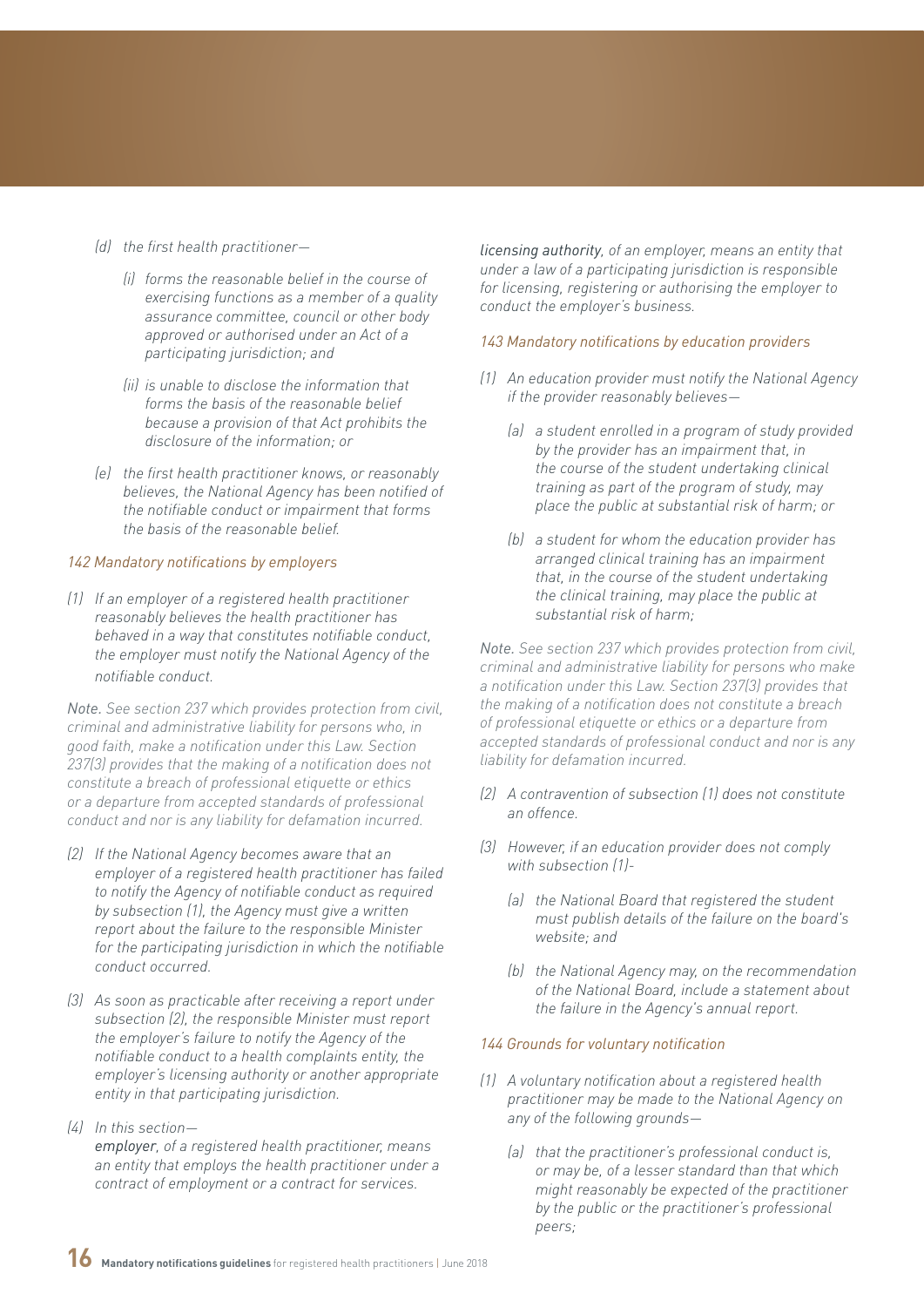- *(b) that the knowledge, skill or judgment possessed, or care exercised by, the practitioner in the practice of the practitioner's health profession is, or may be, below the standard reasonably expected;*
- *(c) that the practitioner is not, or may not be, a suitable person to hold registration in the health profession, including, for example, that the practitioner is not a fit and proper person to be registered in the profession;*
- *(d) that the practitioner has, or may have, an impairment;*
- *(e) that the practitioner has, or may have, contravened this Law;*
- *(f) that the practitioner has, or may have, contravened a condition of the practitioner's registration or an undertaking given by the practitioner to a National Board;*
- *(g) that the practitioner's registration was, or may have been, improperly obtained because the practitioner or someone else gave the National Board information or a document that was false or misleading in a material particular.*
- *(2) A voluntary notification about a student may be made to the National Agency on the grounds that—*
	- *(a) the student has been charged with an offence, or has been convicted or found guilty of an offence, that is punishable by 12 months imprisonment or more; or*
	- *(b) the student has, or may have, an impairment; or*
	- *(c) that the student has, or may have, contravened a condition of the student's registration or an undertaking given by the student to a National Board.*

#### *145 Who may make voluntary notification*

*Any entity that believes that a ground on which a voluntary notification may be made exists in relation to a registered health practitioner or a student may notify the National Agency.*

*Note. See section 237 which provides protection from civil, criminal and administrative liability for persons who, in good faith, make a notification under this Law.*

#### Part 8, Division 4 Making a notification

#### *146 How notification is made*

- *(1) A notification may be made to the National Agency—*
	- *(a) verbally, including by telephone; or*
	- *(b) in writing, including by email or other electronic means.*
- *(2) A notification must include particulars of the basis on which it is made.*
- *(3) If a notification is made verbally, the National Agency must make a record of the notification.*

### Part 11, Division 1, section 237 Protection from liability for persons making notification or otherwise providing information

- *(1) This section applies to a person who, in good faith—*
	- *(a) makes a notification under this Law; or*
	- *(b) gives information in the course of an investigation or for another purpose under this Law to a person exercising functions under this Law.*
- *(2) The person is not liable, civilly, criminally or under an administrative process, for giving the information.*
- *(3) Without limiting subsection (2)—*
	- *(a) the making of the notification or giving of the information does not constitute a breach of professional etiquette or ethics or a departure from accepted standards of professional conduct; and*
	- *(b) no liability for defamation is incurred by the person because of the making of the notification or giving of the information.*
- *(4) The protection given to the person by this section extends to—*
	- *(a) a person who, in good faith, provided the person with any information on the basis of which the notification was made or the information was given; and*
	- *(b) a person who, in good faith, was otherwise concerned in the making of the notification or giving of the information.*